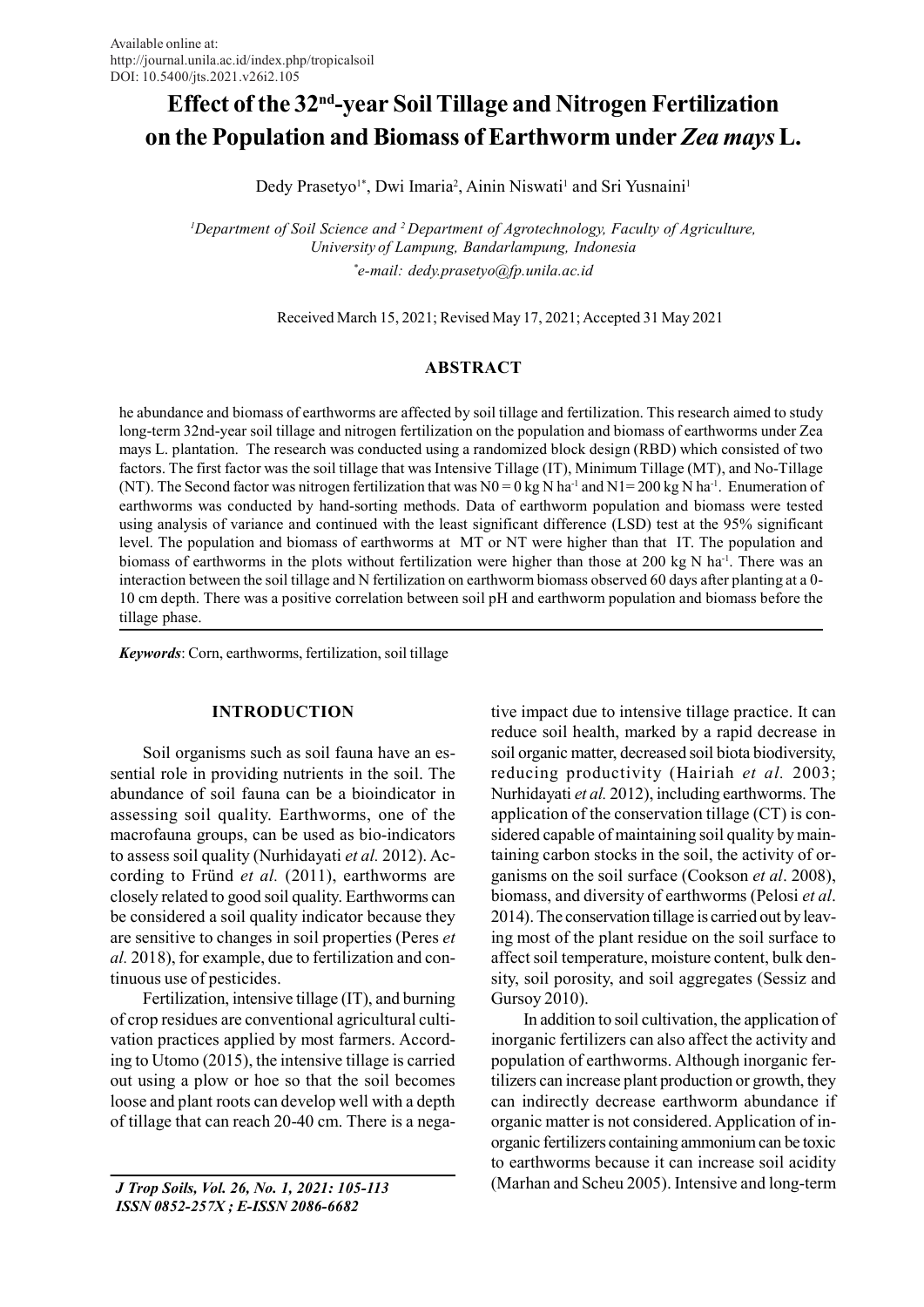application of inorganic fertilizers can reduce the rate of reproduction and 30% of the earthworm population (Lalthanzara and Ramanujam 2010).

The research aimed to study the effect of longterm 32nd-year tillage and N fertilization systems on the population and biomass of earthworms under Zea mays L. plantation.

# MATERIALS AND METHODS

#### The Experimental Site

The research is a long-term that has been conducted since 1987 and is currently entering its 32nd year. This research was conducted from December 2019 to April 2020, located in the experimental field belonging to the Lampung State Polytechnic. Earthworm identification and analysis of soil samples were carried out at the Laboratory of Soil Biology and Laboratory of Soil Science, Faculty of Agriculture, Lampung University.

# Research Design

The research was conducted using a factorial randomized block design (RBD) with two factors. The first factor was the tillage system, which consisted of  $T1$  = Intensive tillage (IT),  $T2$  = Minimum tillage (MT),  $T3 = No$ -tillage (NT). The second factor was long-term nitrogen fertilization, which consisted of N0= 0 kg N ha<sup>-1</sup> and N1= 200 kg N ha<sup>-1</sup>. The land was divided into 24 experimental plots, with each plot of 4 m  $\times$  6 m, and the distance between the experimental plots was 1 m. The maize seeds were planted in 75 cm  $\times$  25 cm; every hole consisted of 2 seeds.

### Earthworm Sampling and Measurement

Earthworm samples were taken by making a monolith with a 25 cm  $\times$  25 cm size at a depth of 0-10 cm and 10-20 cm. The earthworm population was observed by hand sorting method (counting by hand). Worm and cocoon obtained in each layer is inserted into the bottle containing soil and labeled according to the treatment. After being brought to the laboratory, earthworms were cleaned, and the biomass was weighed. After being weighed, adult earthworms were put into bottles containing 70% alcohol to identify the type under a stereomicroscope. Estimation of the population and biomass of earthworm and soil sampling was carried out in 3 observation times, namely before tillage (BT), maximum vegetative or 60 days after planting (DAP), and harvest (103 DAP). Population and biomass of earthworm measured following this formula:

 $Earthworm$  population (Individual  $m^{-2}$ ) ) and the set of  $\overline{\phantom{a}}$  $=\frac{\sum (A dult \;esthworm + juvenile \;biomass + cocoon \;biomass)}{Cumulin \;s.m.s.}$ Sampling area  $(m^{-2})$ 

After the earthworm population was calculated then it was weighed to get the earthworm biomass with the formula :

Earthworm biomass  $(g m^{-2})$ ) and the contract of  $\overline{a}$  $=\frac{\sum (A dult earthworm \, \, Biomass + juvenile \, \, biomass + cocoon \, \, biomass)}{S}$ Sampling area  $(m^{-2})$ ) and the set of  $\overline{a}$  and  $\overline{b}$  and  $\overline{a}$  and  $\overline{a}$  and  $\overline{a}$  and  $\overline{a}$  and  $\overline{a}$  and  $\overline{a}$  and  $\overline{a}$  and  $\overline{a}$  and  $\overline{a}$  and  $\overline{a}$  and  $\overline{a}$  and  $\overline{a}$  and  $\overline{a}$  and  $\overline{a}$ 

## Selected Soil Properties Analysis

Some soil properties were analyzed to support the primary interpretation variable. The parameters measured were Organic-C (%) using a Walkley and Black method, pH H2O using an Electrometric method, soil temperature (oC) using a thermometer, and soil water content (%) using a Gravimetric method.

#### Statistical Analysis

The data obtained were tested for the homogeneity of the variety using the Bartlett test and continued by the Tukey test for testing the non-additivity. After the assumptions are fulfilled, the data was processed with analysis of variance and followed by the Least Significant Difference (LSD) test at the  $95\%$  confidence level (P<0.05). A correlation test was performed to determine the relationship between selected soil properties on the population and biomass of earthworms.

#### RESULTS AND DISCUSSION

# Earthworm Population

The analysis of variance in Table 1 shows that the soil tillage significantly affects the earthworm population at a depth of 0-10 and 10-20 cm at each observation time. Nitrogen fertilization significantly affected the earthworm population in the observations of 60 DAP and 103 DAP at a 0-10 cm depth. There was no interaction between the soil tillage and nitrogen fertilization  $(T \times N)$  on the earthworm population.

The results of the LSD test (Table 2) show that the earthworm population at BT, 60 DAP, and 103 DAP at a 0-10 cm depth in intensive tillage was significantly lower than the minimum without tillage. At each observation, the earthworms' population at a 10-20 cm depth at no-tillage and minimum tillage were significantly higher than intensive till-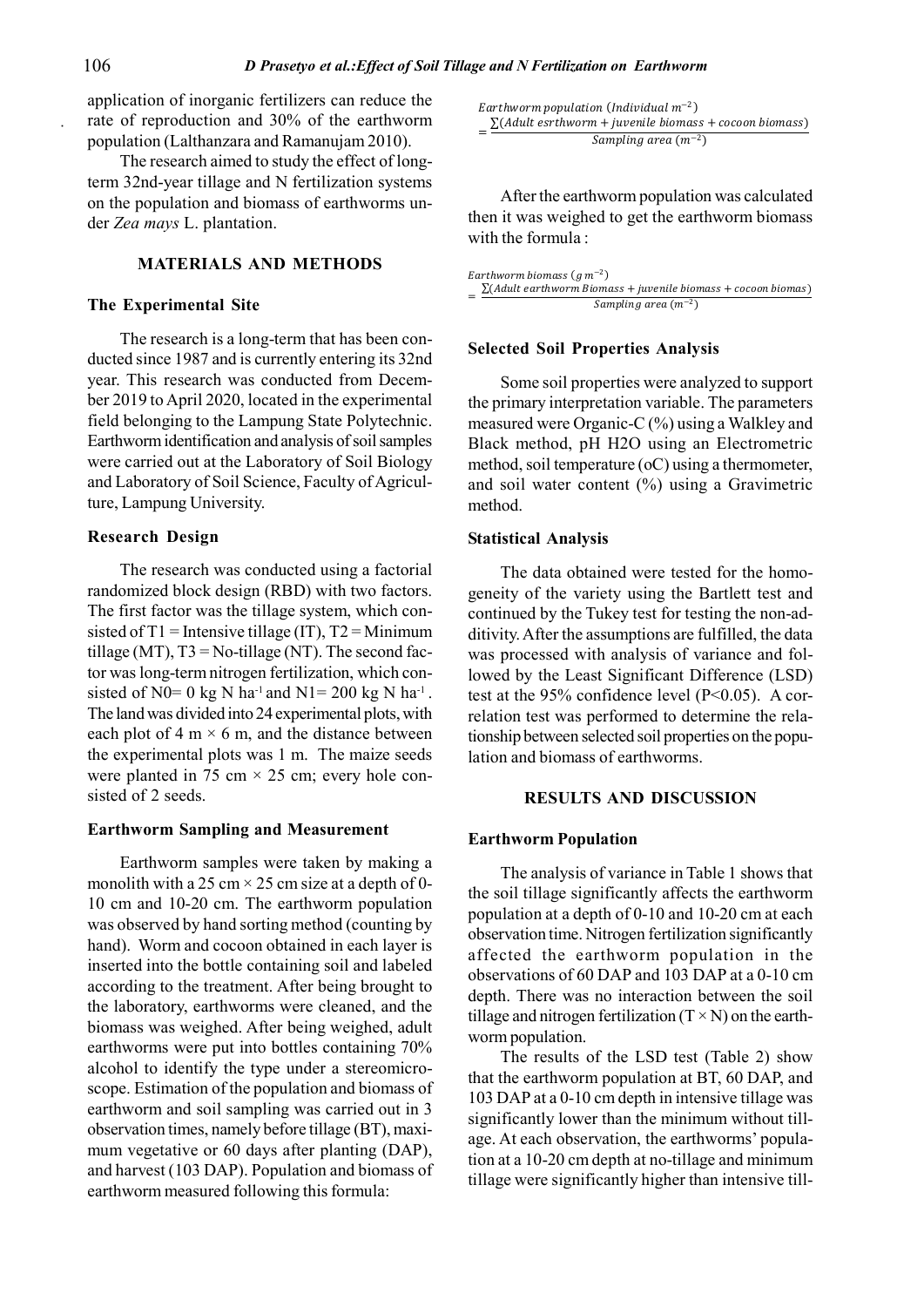|          |                      |                      |                      | Observation time         |                      |                      |
|----------|----------------------|----------------------|----------------------|--------------------------|----------------------|----------------------|
| Variance |                      | BT                   |                      | $60$ DAP                 |                      | $103$ DAP            |
|          | $0-10$ cm            | $10-20$ cm           | $0-10$ cm            | 10-20 cm                 | $0-10$ cm            | $10-20$ cm           |
|          |                      |                      |                      | F-value dan Significance |                      |                      |
| T        | $4.99*$              | $4.11*$              | $25.32*$             | $12.67*$                 | $99.56*$             | $6.45*$              |
| N        | $2.95$ <sup>ns</sup> | 0.03 <sup>ns</sup>   | $5.14*$              | 0.01 <sup>ns</sup>       | 13.35*               | 2.40 <sup>ns</sup>   |
| TN       | $0.21$ <sup>ns</sup> | $0.51$ <sup>ns</sup> | $0.75$ <sup>ns</sup> | 0.08 <sup>ns</sup>       | $0.49$ <sup>ns</sup> | $0.15$ <sup>ns</sup> |

Table 1. The effect of 32<sup>nd</sup>-year soil tillage and nitrogen fertilization on earthworm populations.

Note:  $BT =$  before tillage; DAP= days after planting;  $T =$  soil tillage;  $N =$  nitrogen fertilization;  $TN =$  the interaction between the tillage system and nitrogen fertilization; ns = no significant effect at the 95% level; \*= significant effect at the 95% level

Table 2. The effect of  $32<sup>nd</sup>$ -year soil tillage on earthworm populations.

|                |           |            |           | Earthworm population (individuals $m-2$ ) |                  |                 |
|----------------|-----------|------------|-----------|-------------------------------------------|------------------|-----------------|
| Treatment      | BТ        |            | $60$ DAP  |                                           | $103$ DAP        |                 |
|                | $0-10$ cm | $10-20$ cm | $0-10$ cm | $10-20$ cm                                | $0-10$ cm        | $10-20c1$       |
| Τ1             | 44 b      | 10(3) a    | 86 b      | 8(2) b                                    | 124c             | 16 <sub>b</sub> |
| T2             | 70 a      | $18(4)$ ab | 142 a     | 40(6) a                                   | 236 a            | 40a             |
| T <sub>3</sub> | 70 a      | 28(5) b    | 136 a     | 46(7) a                                   | 196 <sub>b</sub> | 44 a            |
| LSD 0.05       | 14        |            | 13        |                                           |                  | 13              |

Note :  $BT = before$  tillage;  $DAP = day$  after planting;  $T1 = IT$ ;  $T2 = MT$ ;  $T3 = NT$ ; the numbers followed by the same letter are not significantly different from the LSD test at the 95% confidence level. The numbers in parentheses are the result of the transformation with  $(\sqrt{x} + 0.5)$ 

Table 3. The effect of  $32<sup>nd</sup>$ -year N fertilization on the earthworm populations at a 0-10 cm depth.

| Treatments | Earthworm population (individuals $m2$ ) |                  |  |
|------------|------------------------------------------|------------------|--|
|            | 60 DAP                                   | 103 DAP          |  |
| N0         | 129a                                     | 197a             |  |
| N1         | 113 <sub>b</sub>                         | 173 <sub>b</sub> |  |
| $LSD$ 0.05 |                                          |                  |  |

Note: DAP = day after planting;  $N0 = 0$  kg N ha<sup>-1</sup>;  $N1 = 200$  kg N ha<sup>-1</sup>; the numbers followed by the same letter are not significantly different from the LSD test at the 95% confidence level.

age. The results of the LSD test in Table 3 show that at 60 DAP and 103 DAP at a 0-10 cm depth, the earthworm population in N0 treatment was significantly higher than N1.

Table 2 shows that minimum tillage and notillage could produce a higher earthworm population than intensive tillage. The result was in line with Sharma et al. (2017), who stated that intensive soil tillage can damage the soil structure and disrupt the activity of soil organisms so that the availability of organic material is low. Intensive soil tillage produces more soil pores, and it will be filled with oxygen which can accelerate the decomposition of organic matter and reduce soil moisture (Utomo 2012). In addition, long-term intensive tillage can increase the bulk density of the soil which at the same time reduces the earthworm population (Niswati et al. 2018).

## Earthworm Biomass

Based on the results of the analysis of variance in Table 4, the soil tillage has a significant effect on earthworm biomass during BT observations at a 0-10 cm depth and on observations of 60 DAP and 103 DAP at a 0-10 cm and 10-20 cm depth. Nitrogen fertilization treatment significantly affects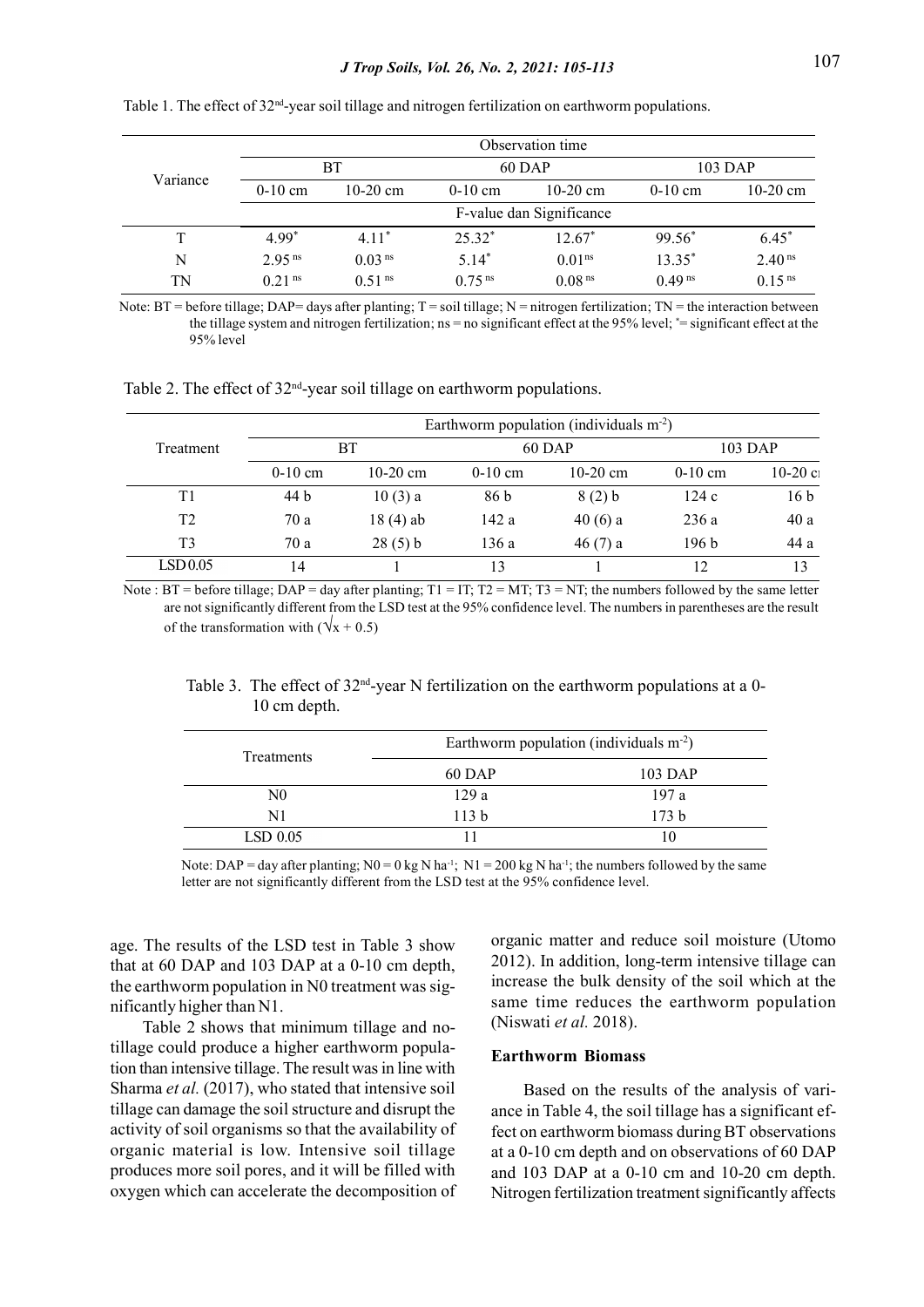BT and 60 DAP at a 0-10 cm depth and 103 DAP at a 10-20 cm depth. There was an interaction between the soil tillage with nitrogen fertilization (TxN) on the earthworm biomass at 60 DAP observations at a 0-10 cm depth.

The results of the LSD test in table 5 show that the biomass of earthworms in the intensive

|  |  | Table 4. The effect of $32^{\text{nd}}$ -year soil tillage and nitrogen fertilization on the earthworm biomass (g m <sup>2</sup> ). |  |  |  |  |  |  |
|--|--|-------------------------------------------------------------------------------------------------------------------------------------|--|--|--|--|--|--|
|--|--|-------------------------------------------------------------------------------------------------------------------------------------|--|--|--|--|--|--|

|              |                    |                      |           | Observation Time         |                    |                      |
|--------------|--------------------|----------------------|-----------|--------------------------|--------------------|----------------------|
| Variance     | <b>BT</b>          |                      | $60$ DAP  |                          | $103$ DAP          |                      |
|              | $0-10$ cm          | $10-20$ cm           | $0-10$ cm | $10-20$ cm               | $0-10$ cm          | $10-20$ cm           |
|              |                    |                      |           | F-value and Significance |                    |                      |
| $\mathbf{T}$ | $7.91*$            | $0.71$ <sup>ns</sup> | 18.95*    | 13.84*                   | $73.34*$           | $11.18*$             |
|              | $7.79*$            | 0.99 <sup>ns</sup>   | $4.72*$   | 0.23 <sup>ns</sup>       | 0.51 <sup>ns</sup> | $9.93*$              |
| <b>TN</b>    | 1.96 <sup>ns</sup> | $0.88$ <sup>ns</sup> | $4.91*$   | 0.31 <sup>ns</sup>       | 0.14 <sup>ns</sup> | $0.55$ <sup>ns</sup> |

Note:  $BT =$  before tillage;  $DAP =$  days after planting;  $T =$  tillage system;  $N =$  nitrogen fertilization;  $TN =$  the interaction between the tillage system and nitrogen fertilization; ns= not significant effect at the 95% level; \*= significant effect at the 95% level.

|  |  | Table 5. The effect of $32^{nd}$ -year soil tillage on the earthworm biomass at a 0-10 cm depth. |  |  |
|--|--|--------------------------------------------------------------------------------------------------|--|--|
|  |  |                                                                                                  |  |  |

| Treatment  |                | Earthworm Biomass $(g m-2)$ |                   |
|------------|----------------|-----------------------------|-------------------|
|            | BT             | 60 DAP                      | 103 DAP           |
| T1         | $0.20(0.82)$ b | 0.96c                       | 1.50c             |
| T2         | $0.8(1.11)$ a  | 1.74a                       | 2.88a             |
| T3         | $0.8(1.11)$ a  | 1.44 b                      | 2.32 <sub>b</sub> |
| $LSD$ 0.05 | 0.13           | 0.19                        | 0.17              |

Note :  $BT =$  before tillage;  $DAP =$  day after planting;  $T1 = IT$ ;  $T2 = MT$ ;  $T3 = NT$ ; the numbers followed by the same letter are not significantly different from the LSD test at the 95% confidence level. The numbers in parentheses are the result of the transformation with  $(\sqrt{x} + 0.5)$ .

Table 6. The effect of  $32<sup>nd</sup>$ -year soil tillage on the earthworm biomass at a 10-20 cm depth at 60 DAP and 103 DAP.

|            | Earthworm Biomass $(g m-2)$ |                |  |
|------------|-----------------------------|----------------|--|
| Treatments | 60 DAP                      | 103 DAP        |  |
| T1         | $0.08(0.76)$ c              | $0.18(0.82)$ b |  |
| T2         | $0.50(1.00)$ a              | $0.54(1.01)$ a |  |
| T3         | $0.30(0.89)$ b              | $0.56(1.02)$ a |  |
| $LSD$ 0.05 | 0.07                        | 0.07           |  |

Note: DAP = days after planting;  $T1 = IT$ ;  $T2 = MT$ ;  $T3 = NT$ ; the numbers followed by the same letter are not significantly different from the LSD test at the 95% confidence level. The numbers in parentheses are the result of the transformation with  $(\sqrt{x}+0.5)$ .

Table 7. The effect of 32<sup>nd</sup>-year nitrogen fertilization on the earthworm biomass at a 0-10 cm depth at BT and 60 DAP

| Treatment      | Earthworms Biomass $(g m-2)$ |                   |  |
|----------------|------------------------------|-------------------|--|
|                | <b>BT</b>                    | 60 DAP            |  |
| N <sub>0</sub> | $0.8(1.11)$ a                | 1.49a             |  |
| N1             | 0.4(0.91) b                  | 1.27 <sub>b</sub> |  |
| LSD 0.05       | 0.11                         | 0.16              |  |

Note: DAP = days after planting; N0 = 0 kg N ha<sup>-1</sup>; N1 = 200 kg N ha<sup>-1</sup>; the numbers followed by the same letter are not significantly different from the LSD test at the 95% confidence level. The numbers in parentheses are the result of the transformation with  $(\sqrt{x} + 0.5)$ .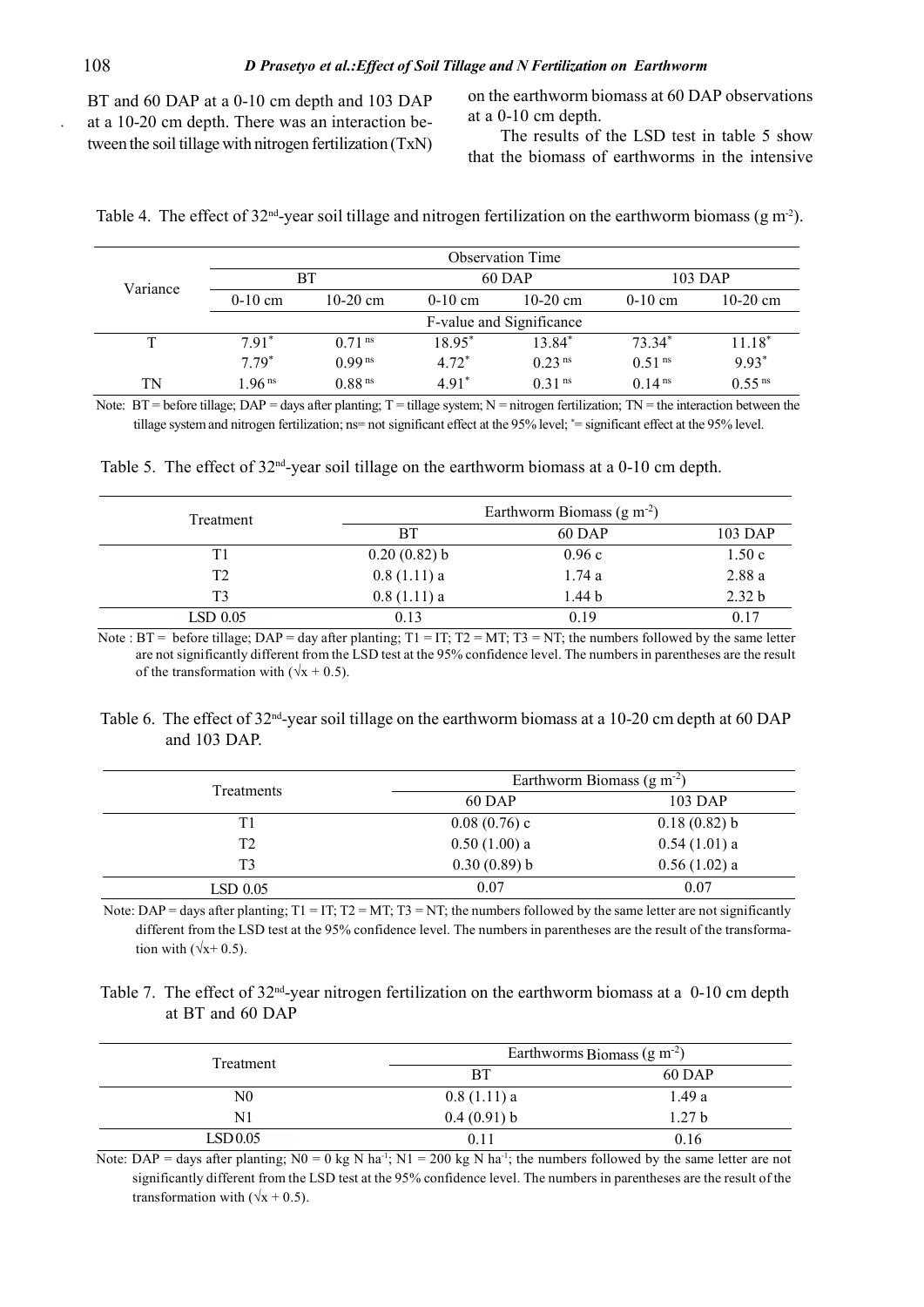tillage at a 0-10 cm depth was significantly lower than that of minimum tillage and no-tillage at each observation time. Table 6 shows that at the observation time of 60 DAP and 103 DAP at a 10-20 cm depth, earthworm biomass in the intensive tillage was much lower than the minimum tillage and without tillage. The results of the LSD test at 95% level in table 7 show that the biomass of earthworms at plot without fertilizer was significantly higher than fertilization treatment at BT and 60 DAP at a 0-10 cm depth. Furthermore. Table 8 shows that the biomass of earthworms when observing 103 DAP with a 10-20 cm depth in N0 treatment was significantly higher than N1.

Population and earthworm biomass at Nitrogen fertilization treatment with a dose of  $0 \text{ kg ha}^{-1}$  (N0) were higher than nitrogen fertilization at 200 kg ha<sup>-1</sup> (Tables 3, 7, and 8). The land used is a long-term research area so that the application of nitrogen fertilizers has an impact on increasing soil acidity and reducing soil organisms, especially earthworms, compared to without nitrogen fertilization. According to Tang et al. (2002), the continuous addition of N fertilizers can impact increasing soil acidity through the oxidation of  $NH_4^+$ to  $NO_3^-$  by contributing  $H^+$  to the soil. Earthworms are organisms that are sensitive to changes in soil pH. Population, diversity, and ability to live of earthworms tend to be lower in acid soil conditions (Moore et al. 2013).

Based on Table 4, there is an interaction between the tillage system and nitrogen fertilization

Table 8. The effect of  $32<sup>nd</sup>$ -year nitrogen fertilization on the earthworm biomass at a 10-20 cm depth at 103 DAP.

| Treatment      | Earthworm Biomass $(g m-2)$ |  |
|----------------|-----------------------------|--|
| N <sub>0</sub> | $0.55(1.01)$ a              |  |
| $\mathbf{N}$   | 0.31(0.89) b                |  |
| LSD 0.05       | 0.06                        |  |

Note:  $N0 = 0$  kg ha<sup>-1</sup>;  $N1 =$  Fertilization N 200 kg ha<sup>-1</sup>; the numbers followed by the same letter are not significantly different from the LSD test at the 95% confidence level. The numbers in parentheses are the result of the transformation with  $(\sqrt{x+ 0.5})$ .

| Table 9. Interaction effect of $32^{\text{nd}}$ -year soil tillage and nitrogen fertilization on the earthworm biomass at |  |  |
|---------------------------------------------------------------------------------------------------------------------------|--|--|
| a $0-10$ cm depth at 60 DAP.                                                                                              |  |  |

|          |                                | Soil tillage |                   |  |  |
|----------|--------------------------------|--------------|-------------------|--|--|
| Nitrogen | Τ1                             | T2           | T3                |  |  |
|          | Earthworm Biomass $(g m^{-2})$ |              |                   |  |  |
| N0       | 1.00c                          | 2.08a        | 1.40 <sub>b</sub> |  |  |
|          | А                              | А            | A                 |  |  |
| N1       | 0.92 <sub>b</sub>              | 1.40a        | 1.48a             |  |  |
|          | А                              | В            | А                 |  |  |

Note:  $T1 = IT$ ;  $T2 = MT$ ;  $T3 = NT$ ;  $N0 = 0$  kg N ha<sup>-1</sup>;  $N1 = 200$  kg N ha<sup>-1</sup>; The numbers followed by the same letters, lowercase letters for rows and uppercase letters for columns, do not different according to the 5% LSD test.

Table 10. The effect of 32<sup>nd</sup>-year soil tillage and nitrogen fertilization on soil properties at BT, 60 DAP, and 103 DAP.

|          | Water content $(\% )$ |                      |                      | Temperature $(^{\circ}C)$ |                  |                          |                    |  |
|----------|-----------------------|----------------------|----------------------|---------------------------|------------------|--------------------------|--------------------|--|
| Variance | <b>SOT</b>            | $60$ DAP             | 103 DAP              | <b>SOT</b>                | $60$ DAP         | $103$ DAP                | <b>SOT</b>         |  |
|          |                       |                      |                      |                           |                  | F-value and Significance |                    |  |
|          | $0.16^{ns}$           | $0.73$ <sup>ns</sup> | $3.73^*$             | 0.37 <sup>ns</sup>        | $14.55^*$        | 3.18 <sup>ns</sup>       | 1.27 <sup>ns</sup> |  |
| N        | 0.13 <sup>ns</sup>    | 0.85 <sup>ns</sup>   | 1.67 <sup>ns</sup>   | 2.82 <sup>ns</sup>        | $70.00*$         | $102.27^*$               | $13.39*$           |  |
| TN       | $0.31$ <sup>ns</sup>  | 1.01 <sup>ns</sup>   | $0.97$ <sup>ns</sup> | 0.09 <sup>ns</sup>        | 3.30 $\text{ns}$ | 1.36 <sup>ns</sup>       | 1 74 $\text{ns}$   |  |

Note:  $BT =$  before tillage;  $DAP =$  days after planting;  $T =$  tillage system;  $N =$  nitrogen fertilization;  $TN =$  the interaction between the tillage system and nitrogen fertilization; ns= not significant effect at the 95% level; \*= significant effect at the 95% level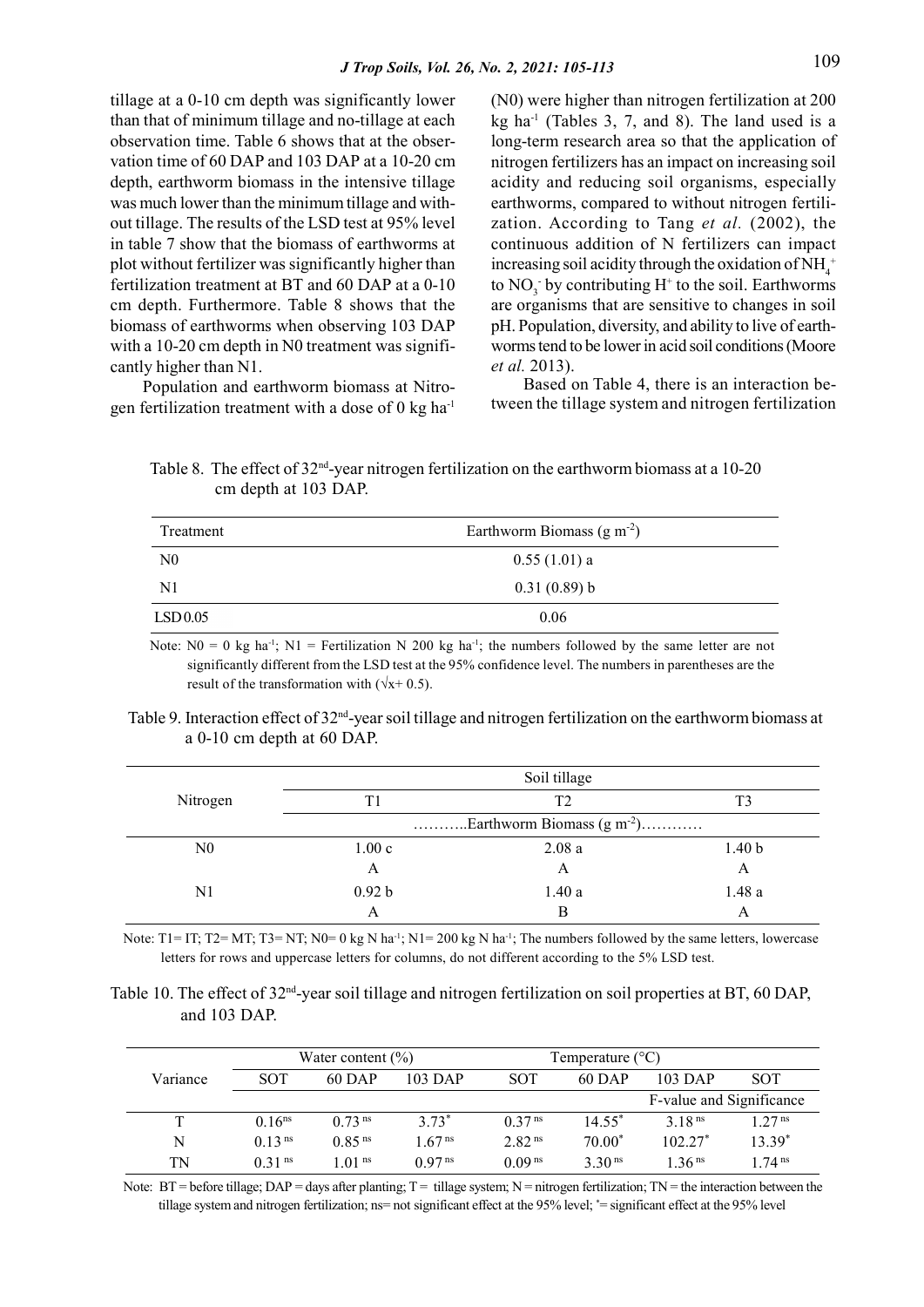at 60 DAP observations at a 0-10 cm depth, so a two-way LSD test is carried out in Table 9. The results showed that the combination of no-fertilization with the MT produces the highest earthworm biomass compared to NT and IT. The combination of fertilization N 200 kg ha<sup>-1</sup> with MT or NT had the same earthworm biomass but was significantly higher than IT.

# Effect of Soil Physical and Chemical Properties on the Population and Biomass of Earthworm

In this study, the physical properties of the soil observed were soil moisture content and soil temperature, while the soil chemical properties observed

were soil organic-C and soil pH. The analysis of variance (Table 10) shows that the soil tillage has a significant effect on the soil water content at 103 DAP and soil temperature at 60 DAP. Nitrogen fertilization significantly affected the temperature at 60 DAP and 103 DAP and the soil pH before tillage, 60 DAP, and 103 DAP. There is no interaction between the soil tillage (T) and nitrogen fertilization (N) on the soil's physical and chemical properties.

A correlation test was carried out on the soil's physical and chemical properties based on the population and total earthworm biomass (0-20 cm depth) data. Correlation test results in Table 10 show that soil pH has a significant correlation with the population and biomass of earthworms before tillage



Figure 1. Correlation between soil pH and earthworm populations at before tillage.



Figure 2. Correlation between soil pH and earthworm biomass at before tillage.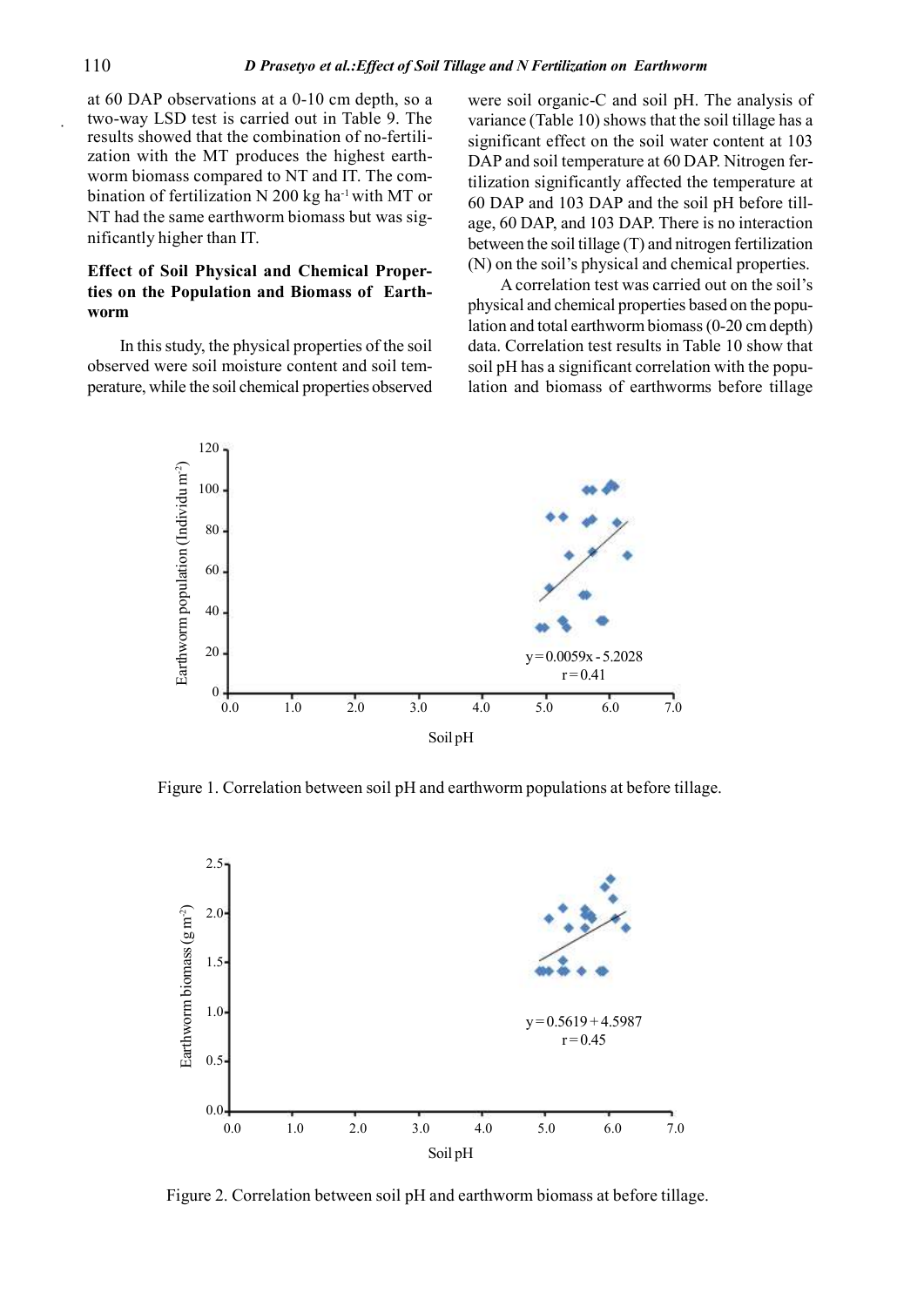observation. The pH and biomass of earthworms have a positive correlation, namely the increasing the pH value, the population (Figure 1) and biomass

(Figure 2) of earthworms in the soil will increase. The results of the LSD test, the effect of 0 and 200 kg N fertilization on soil pH, explained that



Figure 3. Earthworms clitellum (reproductive organs) at magnification (12.5x).



Figure 4. Earthworm prostomium type epilobus at magnification (12.5x).



Figure 5. Earthworm setae with perisetin type at magnification (12.5x).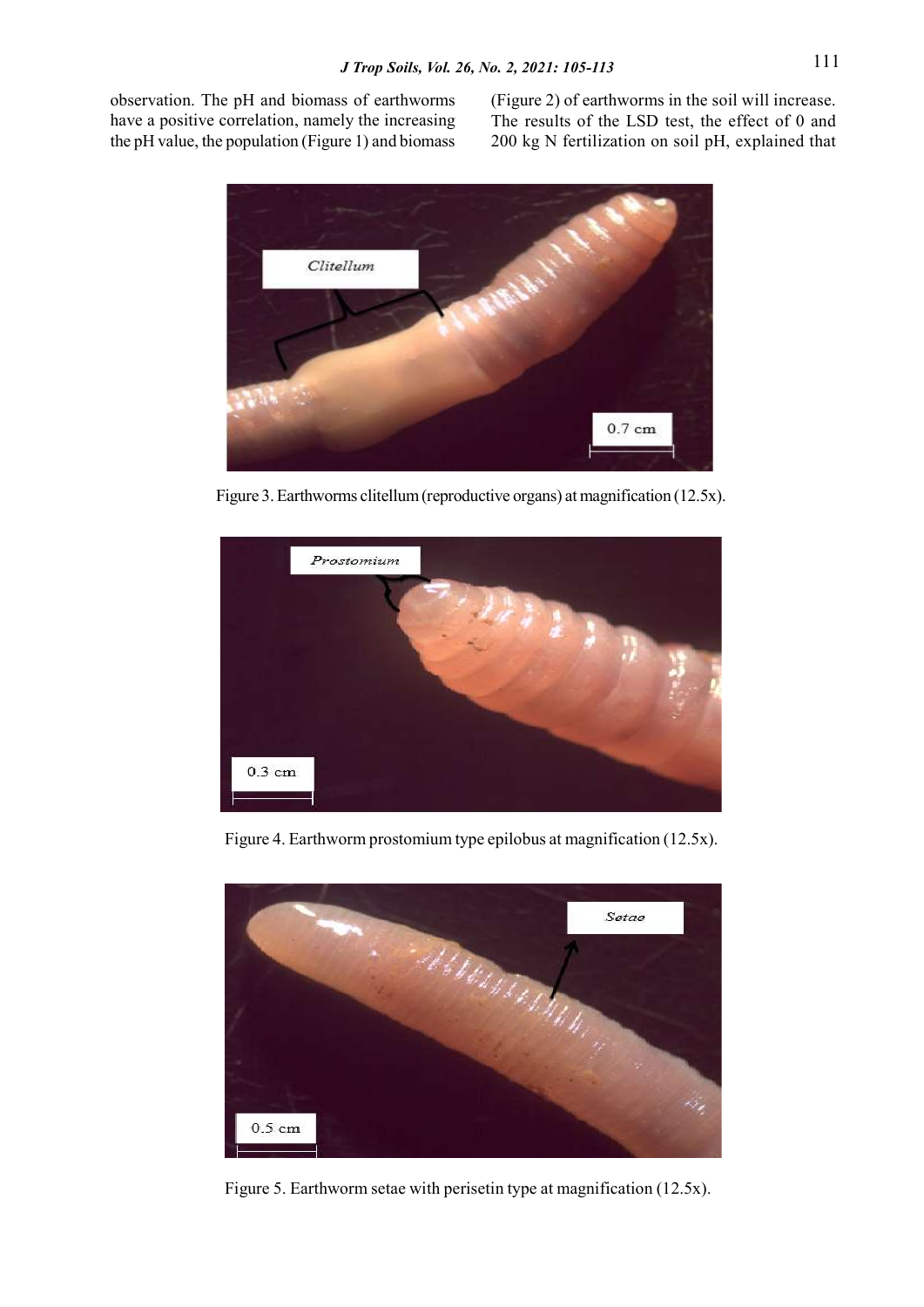before tillage, the soil pH values were 5.83 and 5.36 respectively and tended to decrease to 5.70 and 5.31, respectively at 103 DAP.

Because in the observations before tillage, the land used had not been given fertilizer treatment, so there had been no change in the pH value, and there were still plant residues on the soil surface as a source of food for earthworms. There was a positive correlation between soil pH and earthworm abundance, meaning that the closer to the neutral pH, the abundance of earthworms would also increase (Duddigan et al. 2021). Based on research by Wu et al. (2019), earthworms are very sensitive to changes in soil pH. Earthworms can still reproduce and grow at acidic pH, but cocoon production will be hampered if the soil pH is less than 5.2.

# Earthworm Identification

Earthworm identification used a collection of adult earthworms obtained in the field based on the identification instructions or earthworm determination keys (Edward and Lofty 1977). Based on the results of the identification of earthworms, there was only one type of earthworm with characteristics, the location of the clitellum is starting at segment 15 (Figure 3), prostomium type is epilobus (Figure 4), and setae (fine hairs) has patterned perisetin (Figure 5).

The identification of earthworms in this study indicates that the types of earthworms obtained belong to the genus Pheretima under the family of Megascolicida. Based on Ratnawati et al. (2019), the earthworms genus Pheretima sp. has an anterior blackish brown color, posterior dark brown, dorsal dark brown, and ventral light brown whitish. The clitellum is located in segments 12-16. Prostomium type is epilobus seen between a circle of grooves as a complete separation and the prostomium with a clear protrusion. Pheretima sp. can survive and reproduce with relatively wide environmental conditions and locations (Jayanthi 2014), as geophagus species (live on the surface of the ground), able to live in low pH and organic matter, such as ultisols (Anwar 2009). According to Yusnaini et al. (2008), the Pheretima sp. is most often found at a 0-20 cm soil depth, but the population was higher in layers 0- 10 cm than layer 10-20 cm.

## **CONCLUSIONS**

The population of earthworms in the conservation tillage (no-tillage or minimum tillage) was higher than the intensive tillage at a 0-10 cm depth at 60 DAP and 103 DAP observations, while the earthworm biomass at conservation tillage was higher at each observation. The population of earthworms without fertilizer was higher than fertilization of 200 kg N ha<sup>-1</sup> at a 0-10 cm depth at 60 DAP and 103 DAP, while the biomass of earthworms without fertilizer was higher than the observations before tillage and 60 DAP. Soil pH has a positive correlation with earthworm population and biomass before tillage.

## ACKNOWLEDGEMENTS

The authors sincerely thank to Lampung State Polytechnic who lent the facilities and experimental station, especially for the long term collaboration with Faculty of Agriculture, Universitas Lampung

#### **REFERENCES**

- Anwar EK. 2009. Efektivitas cacing tanah Pheretima hupiensis, Edrellus sp. dan Lumbricus sp. dalam proses dekomposisi bahan organik. J Trop Soils 14: 149-158. (in Indonesian).
- Cookson WR, DV Murphy and MM Roper. 2008. Characterizing the relationships between soil organic matter components and microbial function and composition along a tillage disturbance gradient. Soil Biol Biochem 40: 763-777.
- Duddigan S, T Fraser, I Green, A Diaz, T Sizmur and M Tibbett. 2021. Plant, soil, and faunal responses to a contrived pH gradient. Plant Soil 462: 505-524.
- Edwards CA and JR Lofty. 1977. Biology of Earthworms. Chapman and Hall. A Halsted Press Book John Wiley & Sons, New York, pp. 333 p.
- Fründ HC, U Graefe and S Tischer. 2011. Earthworms as bioindicators of soil quality. In: A Karca (ed). Biology of Earthworms. Springer, Berlin, Heidelberg, pp. 261-278.
- Hairiah K, P Purnomosidi, N Khasanah, N Nasution, B Lusiana and M van Noordwijk. 2003. Utilization of Bagasse and sugarcane trash for improving soil organic matter status and sugarcane yield in North Lampung: Measurement and estimation of Wanulcas simulation. Agrivita 25: 30-40.
- Jayanthi S, R Widhiastuti and E Jumilawaty. 2014. Komposisi komunitas cacing pada lahan pertanian organik dan anorganik di desa Raya kecamatan Berastagi Kabupaten Karo. J Biotik 2: 1-9. (in Indonesian)
- Lalthanzara H and SN Ramanujam. 2010. Effect of fertilizer (NPK) on earthworm population in the agroforestry system of Mizoram India. Sci Vis 10: 159-167.
- Marhan S and S Scheu. 2005. The influence of mineral and organic fertilizers on the growth of the endogeic earthworm Octolasion tyrtaeum (Savigny). Pedobiologia 49: 239-249.